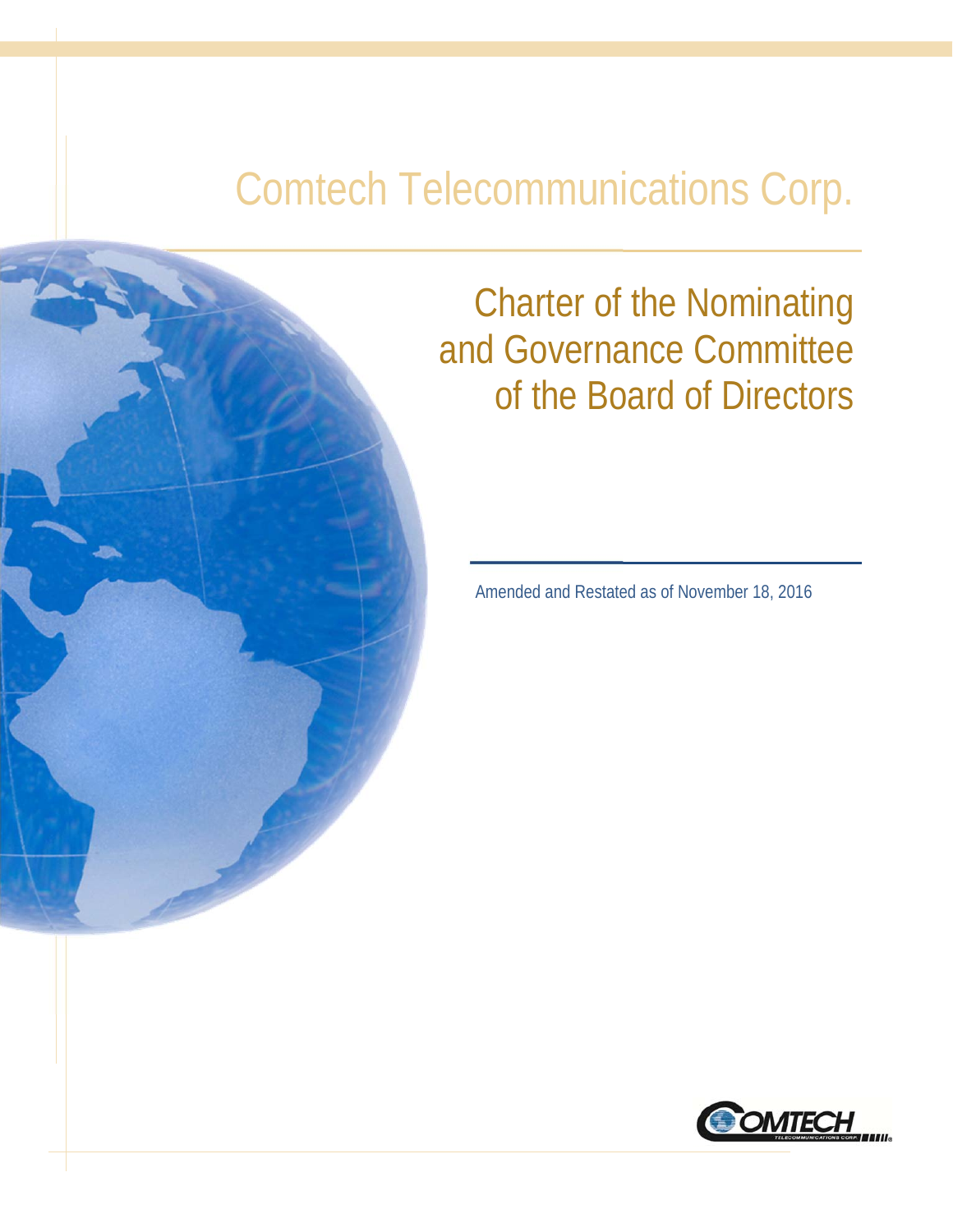# **Purpose**

The purpose of the Nominating and Governance Committee (the "Committee") of the Board of Directors of Comtech Telecommunications Corp. (the "Company") is:

- To assist the Board of Directors in defining and assessing qualifications for Board of Director membership and identify qualified individuals;
- To assist the Board of Directors in assessing its performance and discharge of its duties and responsibilities;
- To assist the Board of Directors in ensuring proper attention and effective response to stockholder concerns regarding corporate governance matters; and
- To perform such other duties and responsibilities enumerated in and consistent with this Charter.

# **Membership and Procedures**

# **Membership and Appointments**

The Committee shall comprise such number of Directors as shall be determined from time to time by the Board of Directors and its members shall be appointed by the Board of Directors. The Committee shall make recommendations to the Board of Directors concerning the number of members and composition of the Committee.

# **Chairperson**

A chairperson of the Committee (the "Chairperson") may be designated by the Board of Directors. In the absence of such designation, the members of the Committee may designate the Chairperson by majority vote of the full Committee membership. The Chairperson shall determine the agenda, the frequency and the length of meetings.

# **Secretary**

The Committee may appoint a Secretary whose duties and responsibilities shall be to keep records of the proceedings of the Committee for the purposes of reporting Committee activities to the Board of Directors and to perform all other duties as may from time to time be assigned to him or her by the Committee, or otherwise at the direction of a Committee member. The Secretary need not be a Director.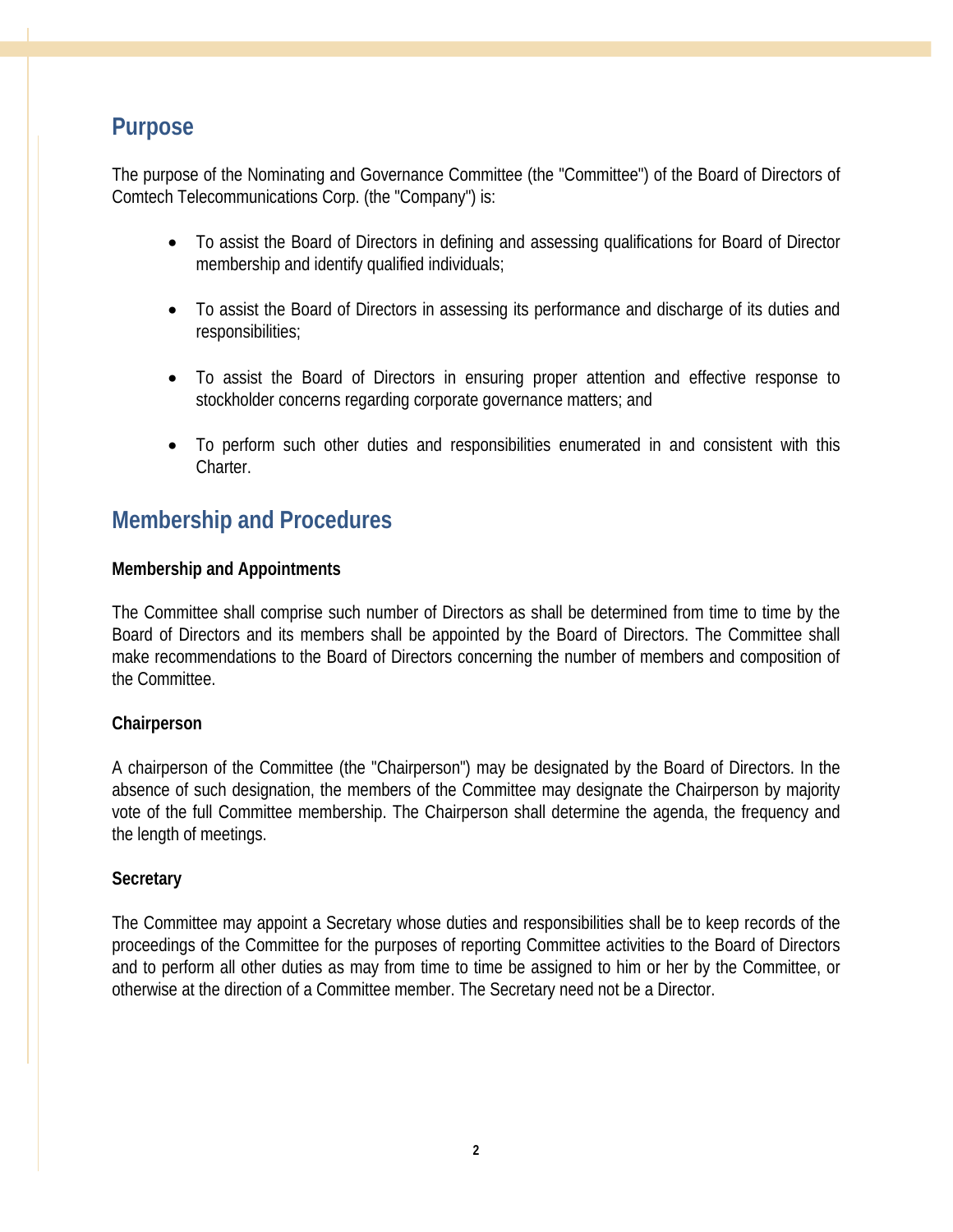#### **Independence**

As required by applicable law or rule established by NASDAQ, each member of the Committee shall meet the objective test of "independence" which has been established by the Board of Directors and, in the absence of such test, the Board of Directors shall make an individual determination that a Director is independent within the meaning of any such law or rule established by NASDAQ and applicable to the Committee.

#### **Delegation**

The Committee may, by resolution passed by a majority of the Committee, designate one or more subcommittees, each subcommittee to consist of one or more members of the Committee. Any such subcommittee to the extent provided in the resolutions of the Committee and to the extent not limited by applicable law or listing standard, shall have and may exercise all the powers and authority of the Committee. Each subcommittee shall have such name as may be determined from time to time by resolution adopted by the Committee. Each subcommittee shall keep regular minutes of its meetings and report the same to the Committee or the Board of Directors when required.

#### **Authority to Retain Advisers**

In the course of its duties, the Committee shall have sole authority, at the Company's expense, to retain and terminate consultants or search firms, as the Committee deems advisable, including the sole authority to approve the consultant or search firm's fees and other retention terms.

#### **Evaluation**

The Committee shall undertake an annual evaluation assessing its performance with respect to its purposes and its duties set forth in this Charter, which evaluation shall be reported to the Board of Directors. In addition, the Committee shall assist the Board of Directors in its annual self-evaluation process, including a review of the self-evaluation process of each Board of Directors committee, and report its conclusions and any further recommendations to the Board of Directors.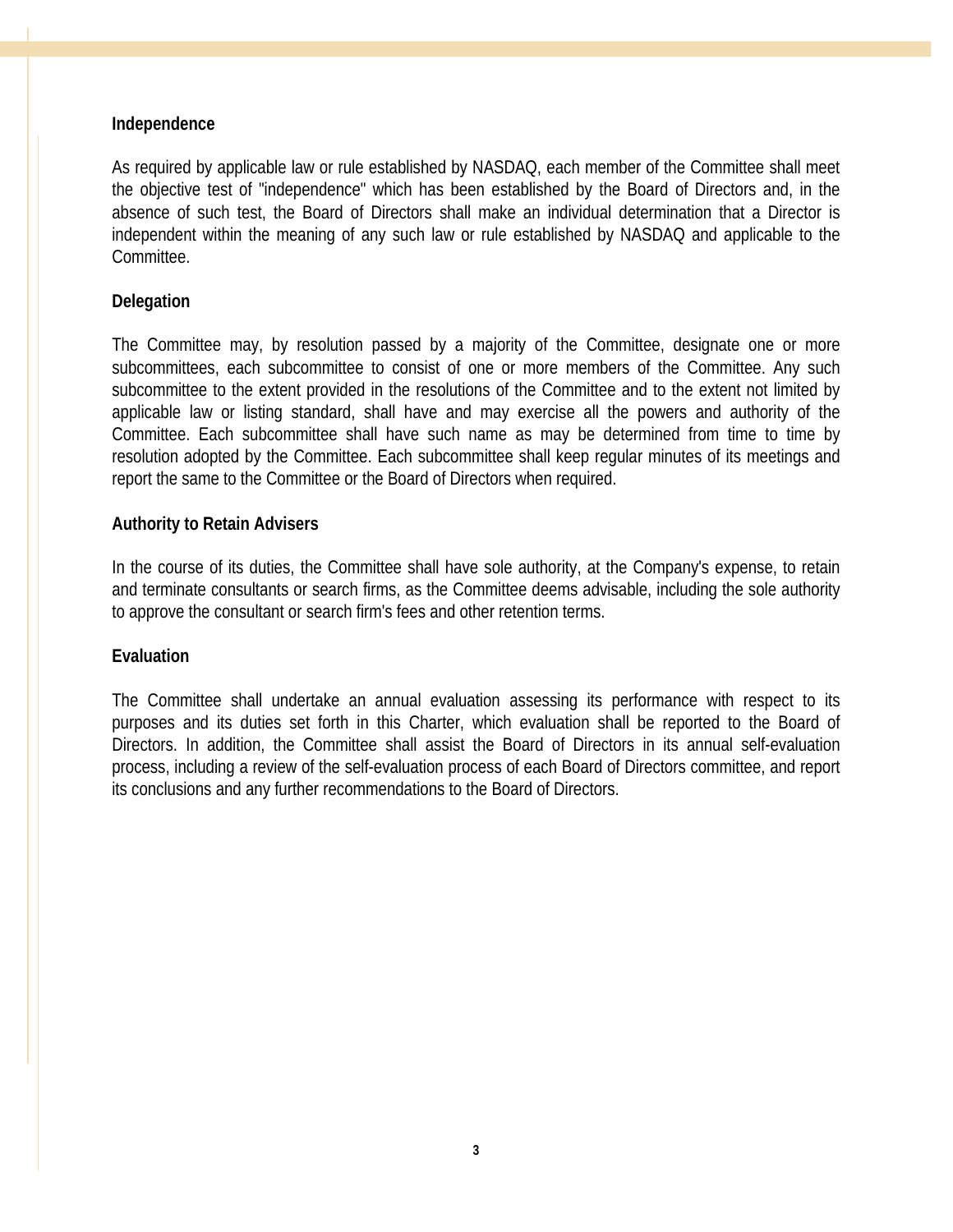### **Duties and Responsibilities**

The following shall be the common recurring duties and responsibilities of the Committee in carrying out its oversight functions. These duties and responsibilities are set forth in this charter as a guide to the Committee with the understanding that the Committee may alter or supplement them as appropriate under the circumstances to the extent permitted by applicable law or listing standard.

- Annually, the Committee shall assess the size and composition of the Board of Directors in light of the operating requirements of the Company and evolving social attitudes and trends.
- The Committee shall develop membership qualifications for the Board of Directors and all Board of Directors committees, including defining specific criteria for Director independence and committee membership.
- Annually, the Committee shall review and recommend Directors for continued service as required based on evolving needs of the Company and existing social attitudes and trends.
- The Committee shall coordinate and assist the Board of Directors in recruiting new members to the Board of Directors.
- The Committee shall investigate suggestions for candidates for membership on the Board of Directors, including stockholder nominations for the Board of Directors, and shall recommend prospective Directors, as required, to provide an appropriate balance of knowledge, experience and capability on the Board of Directors.
- The Committee shall develop and recommend corporate governance policies it deems appropriate for the Company.
- The Committee shall review proposed changes to the Company's Certificate of Incorporation or bylaws, or Board of Directors committee charters, and make recommendations to the Board of Directors.
- The Committee shall assess periodically and recommend Board of Directors action with respect to stockholder rights plans or other stockholder protections.
- The Committee shall recommend Board of Directors committee assignments.
- The Committee shall review and approve any employee Director standing for election for outside for-profit boards of directors.
- The Committee shall review governance-related stockholder proposals and make recommendations to the Board of Directors concerning such proposals.